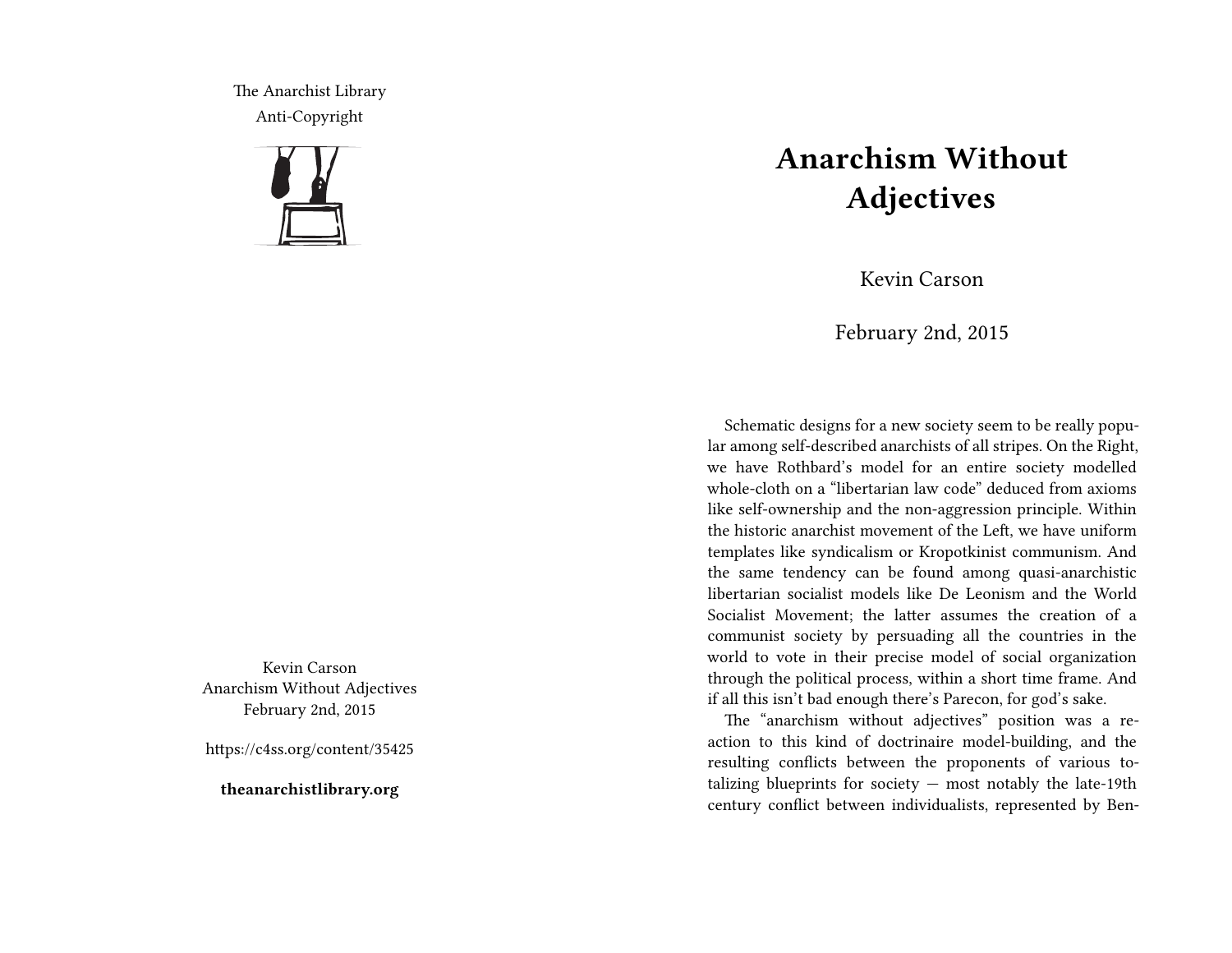jamin Tucker, and communists, represented by Johann Most. Although the term was first used by a couple of Spanish anarchists, Ricardo Mella and Fernando Terrida del Marmol (whom Voltairine de Cleyre met in London in 1897). Errico Malatesta and Max Nettlau adopted the position, and de Cleyre and Dyer Lum became its most visible American proponents. The basic idea was that anarchists should stop feuding over the specific economic model of a future anarchist society, and leave that for people to work out for themselves as they saw fit. Economic ideas like Proudhon's mutualism, Tucker's individualist free enterprise and Kropotkin's communism were complementary, and in a post-state society a hundred flowers would bloom from one locality, one social grouping, to the next.

David Graeber has argued for something like this. He expresses skepticism that anything like anarcho-capitalism could exist for very long on a significant scale, with a large number of people willingly working as wage laborers for a minority, so long as access to the means of production is relatively easy and there are no cops to exclude people from vacant land. After all, Robinson Crusoe's "master" relationship over Friday depended on him having already "appropriated" the entire island and having a gun. But so long as economic arrangements are a matter of negotiation between equals, and nobody's in a position to call in men with guns to enforce their will on others, he's happy to just wait and see what happens.

So what can we say about the general outlines of a stateless society? First, it will emerge as a result of the ongoing exhaustion, hollowing out and retreat of large hierarchical institutions like state, corporation, large bureaucratic university, etc. It will generally be based on some kind of horizontalism (prefigured by movements like the Arab Spring, M15 and Occupy) combined with self-managed local institutions. Second, its building blocks will be the counter-institutions cropping up everywhere even now to fill the void left as state and corporation erode: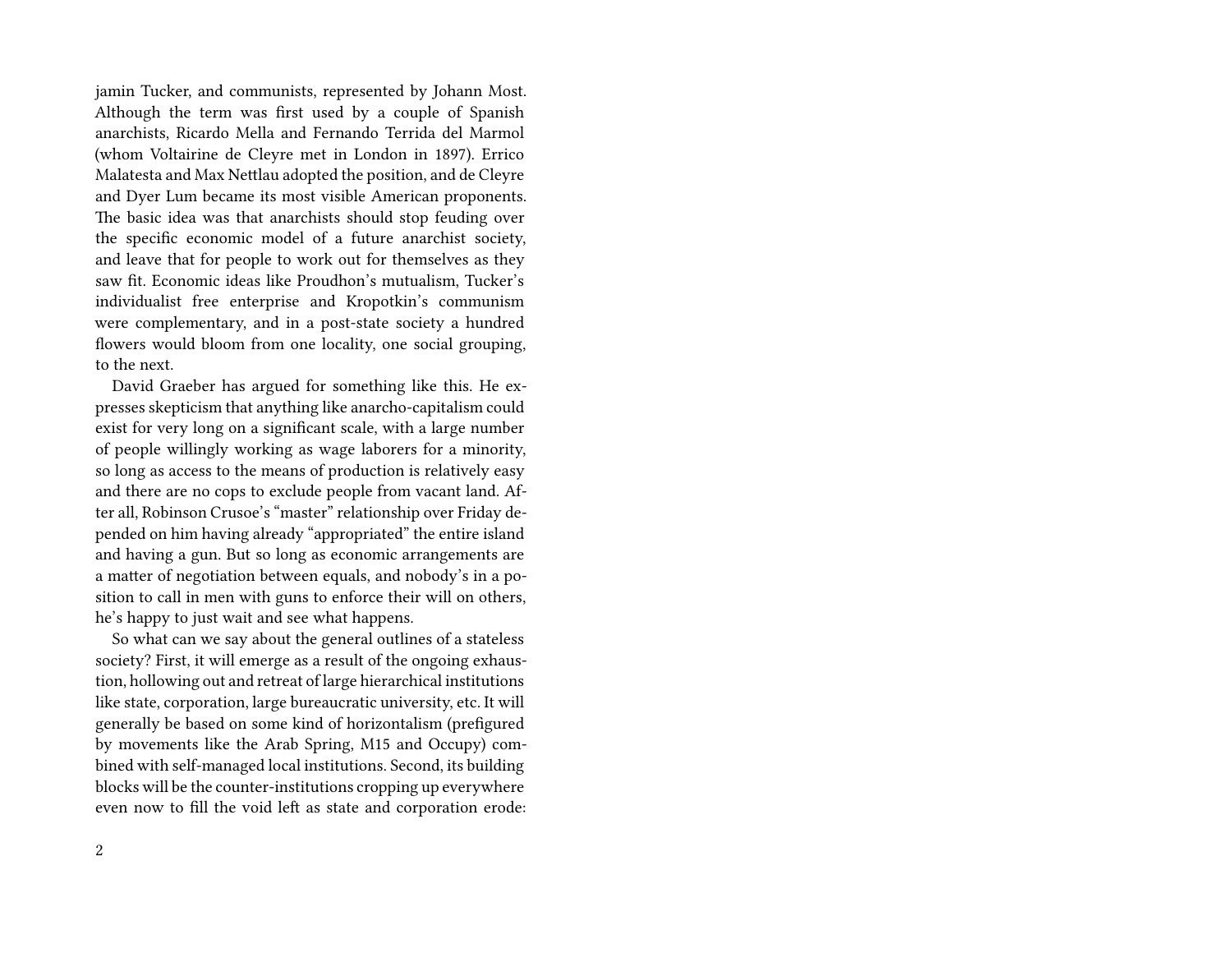Community gardens, permaculture, squats, hackerspaces, alternative currency systems, commons-based peer production, the sharing economy, and in general all forms of social organization based on voluntary cooperation and new ultra-efficient technologies of small-scale production. And third, to the extent that it reflects any common ideology at all, it will be an attachment to values like personal autonomy, freedom, cooperation and social solidarity. But the specifics will be worked out in a thousand particular ways, far too diverse to be encompassed by any verbal model like "communism" or "markets" (in the sense of the cash nexus).

I expect a wide variation in small-scale institutions, both within and between communities: workers' collectives, business firms, cooperatives, p2p networks, etc. Multi-family social units like squats, cohousing projects and extended family compounds may take practice autarkic communism internally and take advantage of small-scale machinery to meet most of their needs through direct production, while obtaining the rest through exchange on the market. Property rules in land and enterprise ownership will vary from one community to the next.

Even if we stipulate starting from basic assumptions like the broadest understanding of self-ownership and the nonaggression principle (not that even a majority of the anarchist movement actually comes from the philosophical tradition which regards these as words to conjure with), that means very little in terms of the practical rules that can be deduced from them. There is simply no way, starting from basic axioms like selfownership and nonaggression, to deduce any particular rules that are both obvious and necessary on issues like (for example) whether I have the right to intervene to stop an animal being tortured by its "owner," or what the specific rules should be for squatters' rights and constructive abandonment of a property long left idle.

Even the definition of physical aggression against an individual is, to a large extent, culturally defined. The surrounding